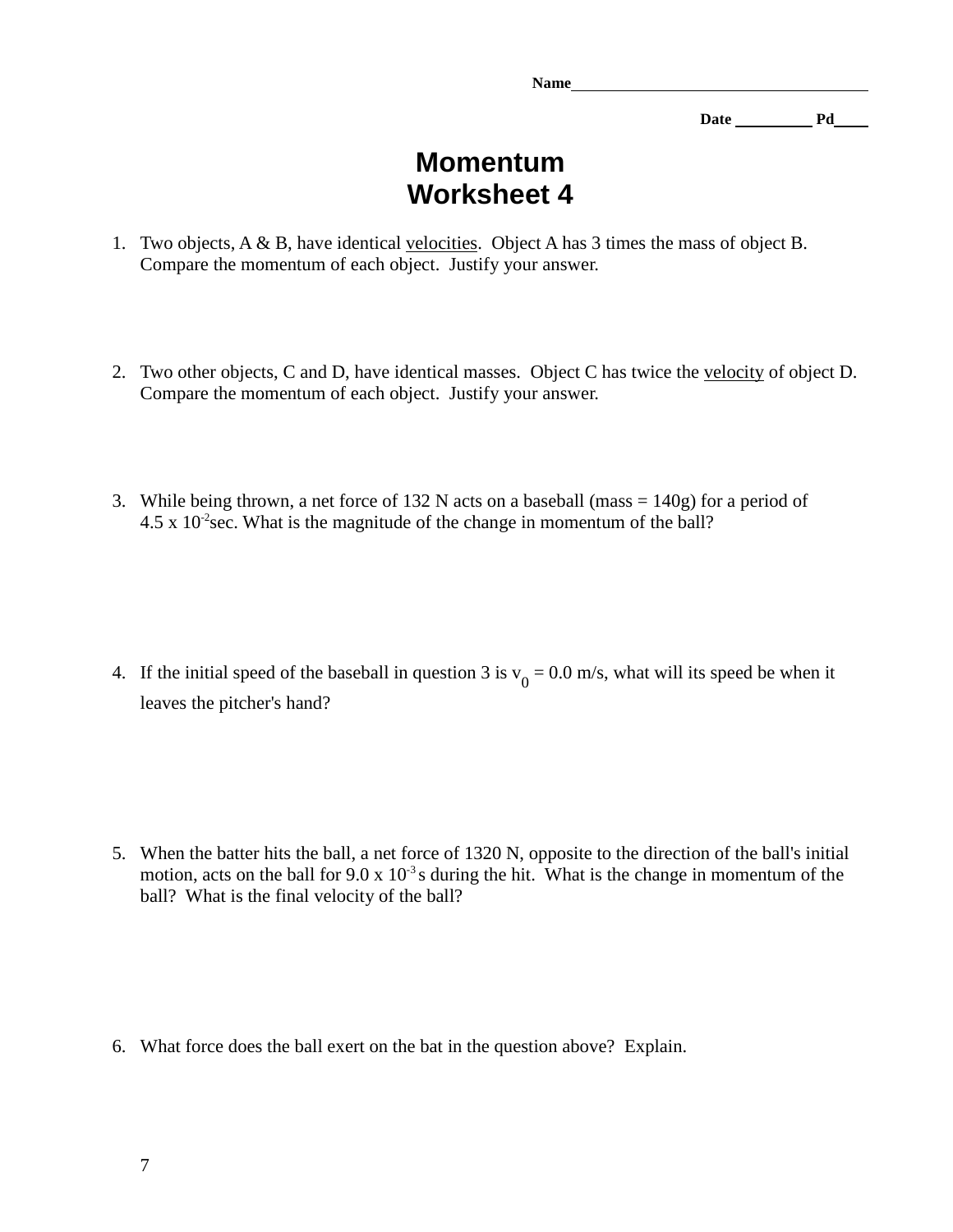- 7. A golf ball that weighs 0.45 N is dropped from a height of 1.0 m. Assume that the golf ball has a perfectly elastic collision with the floor.
	- a. Determine the time required for the ball to reach the floor.

- b. What will the instantaneous momentum of the golf ball be immediately *before* it strikes the floor?
- c. What will be the change in momentum, (∆**p**) from the instant before the ball collides with the floor until the instant after it rebounds from the floor? (Illustrate with a vector diagram.)

d. Suppose that the golf ball was in contact with the floor for 4.0 x  $10^{-4}$ s. What was the average force on the ball while it was in contact with the floor?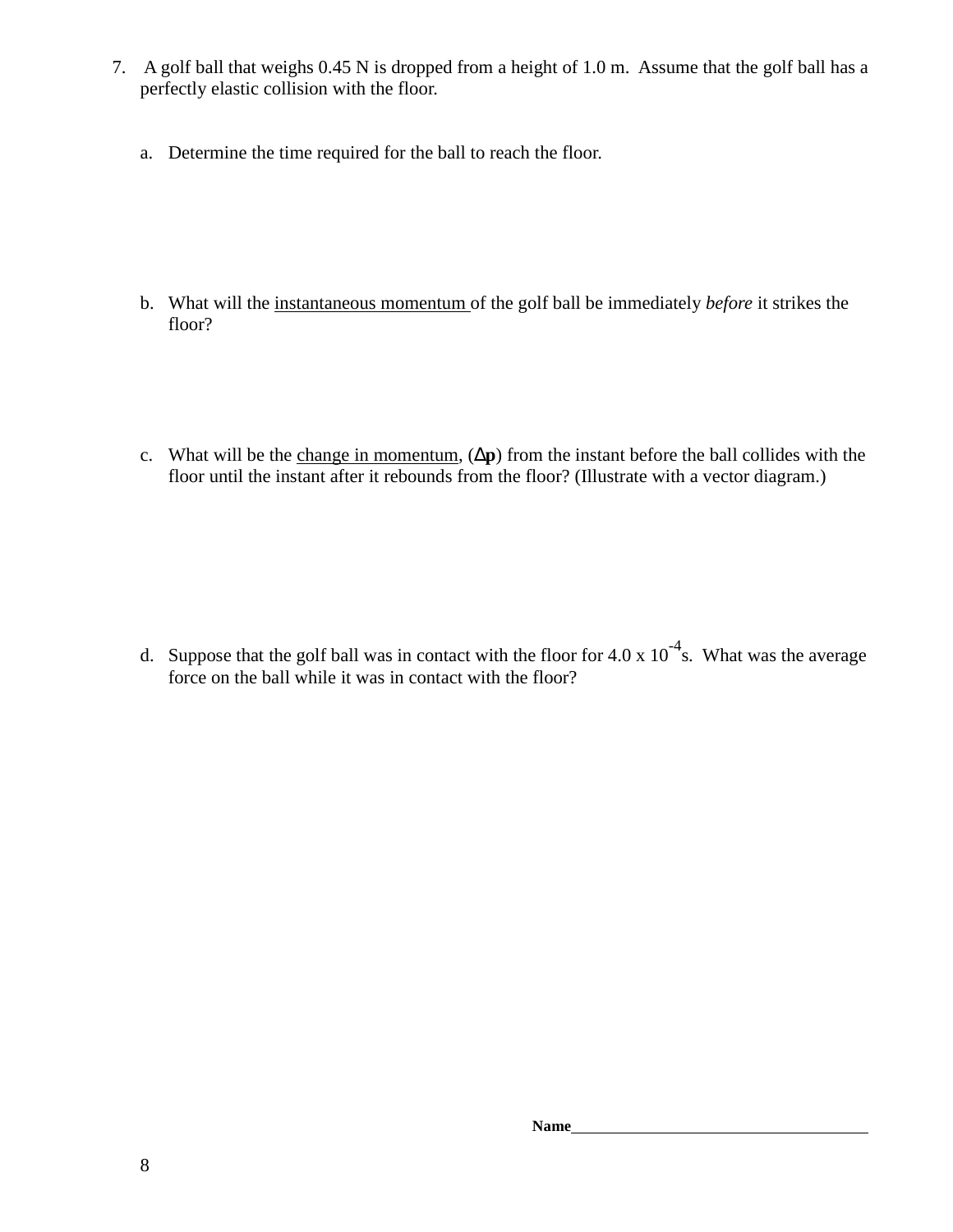## **Worksheet 5**

- 1. Kim holds a 2.0 kg air rifle loosely and fires a bullet of mass 1.0 g. The muzzle velocity of the bullet is 150 m/s. What is the recoil speed of the rifle?
- 2. If the girl in the previous question holds the rifle tightly against her body, the recoil speed is less. Explain. Calculate the new recoil speed assuming the girl has a mass of 48 kg.

3. In a freight yard a train is being put together from freight cars. An empty freight car, coasting at 10 m/s, strikes a loaded car that is stationary and the cars couple together. Each of the cars has a mass of 3000 kg when empty, and the loaded car contains 12,000 kg of canned soda. With what speed does the combination of the two cars start to move?

5. A tennis player returns a 30. m/s serve straight back at 25. m/s, after making contact with the ball for 0.50 s. If the ball has a mass of 0.20 kg, what is the force she exerted on the ball?